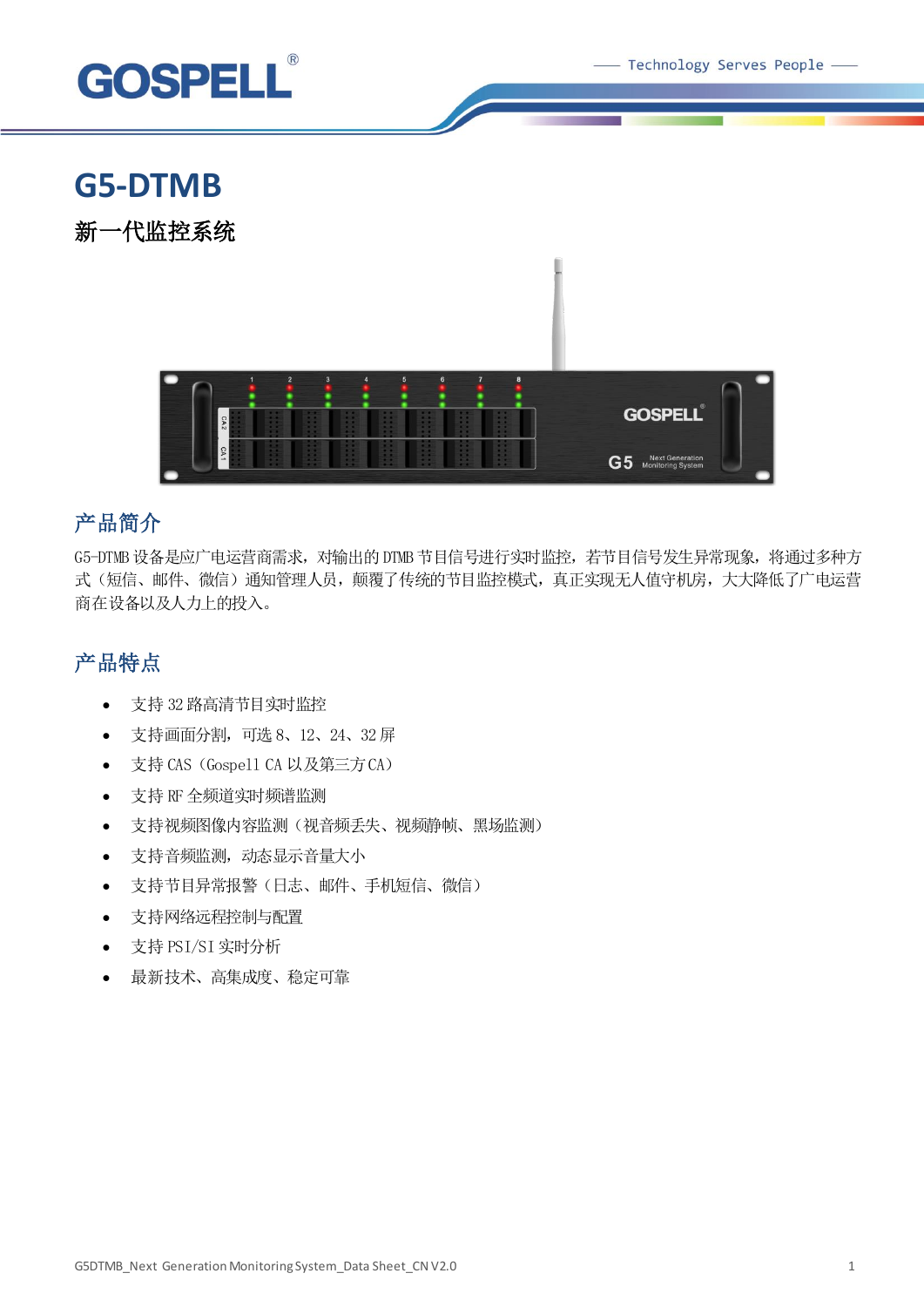

## 后面板视图



## 产品规格

## RF 输入接口(DTMB)

| 连接器           | F-Female               |
|---------------|------------------------|
| 连接数量          | 1                      |
| 频率范围          | $110$ $^{\sim}$ 862MHz |
| 输入阻尼          | 75Ω                    |
| 解调方式          | 16QAM/64QAM/128QAM/    |
|               | 256QAM                 |
| 输入电平          | $20^\sim 80$ dBuv      |
| GSM 天线        |                        |
| 数量            | $\mathbf{1}$           |
| 频率            | 900/1800/850/1900MHz   |
| RS-232        |                        |
| 连接数量          | 1                      |
| 传输速率          | 115200bps              |
| 信号传输距离        | $0.2$ $\degree$ $2$ 米  |
| SIM卡槽         |                        |
| 连接数量          | 1                      |
| 格式            | 标准卡(中国移动、中国联通)         |
| CA 卡槽         |                        |
| 连接数量          | 16 (前面板) 1 (后面板)       |
| 格式            | Micro Sim              |
| 音视频接口         |                        |
| VGA           | 1                      |
| <b>CVBS</b>   | 1                      |
| <b>COAX</b>   | $\mathbf{1}$           |
| HDMI          | $\mathbf{1}$           |
| <b>USB2.0</b> |                        |
| 连接数量          | $\overline{2}$         |
| 网口            |                        |
| 连接器           | <b>RJ-45</b>           |
| 连接数量          | 1                      |

| 物理带宽     | 1000Mbps                                                            |
|----------|---------------------------------------------------------------------|
| 最长信号传输距离 | 不小于 20米                                                             |
| 线缆要求     | 超 5 类线或者 6 类线                                                       |
| 视频解码     |                                                                     |
| 格式标准     | MPEG-2 MP@HL,                                                       |
|          | MPEG-4ASP                                                           |
|          | MPEG-4 AVC HP@L4.1, AVS                                             |
| 分辨率      | 576i, 480i (PAL, NTSC, SECAM)                                       |
|          | 720P, 1080i, 1080P                                                  |
| 纵横比      | 4:3, 16:9                                                           |
| 音频解码     |                                                                     |
| 格式标准     | MPEG-1/2/3,                                                         |
| 采样率      | Optional: AAC, AC-3, E-AC-3<br>32 kHz, 44.1 kHz, 48 kHz             |
|          |                                                                     |
| 电源功耗     |                                                                     |
| 交流输入电压范围 | $110 \sim 240$ VAC                                                  |
| 交流输入频率范围 | $50 \sim 60$ Hz                                                     |
| 最大功耗     | 102W                                                                |
| 环境       |                                                                     |
| 工作温度     | $0^{\circ}$ C ~40 $^{\circ}$ C(32 $^{\circ}$ F to 104 $^{\circ}$ F) |
| 存储温度     | $-20^\sim 70^\circ\text{C}$ (-4 $\text{F}$ to 158 $\text{F}$ )      |
| 气压       | 86 ~ 106KPa                                                         |
| 湿度       | $10\%$ $\sim$ 90%, non-condensing                                   |
| 物理指标     |                                                                     |
| 产品尺寸     | L450 x W430 x H88 mm                                                |
| 产品净重     | 7KG                                                                 |
|          |                                                                     |